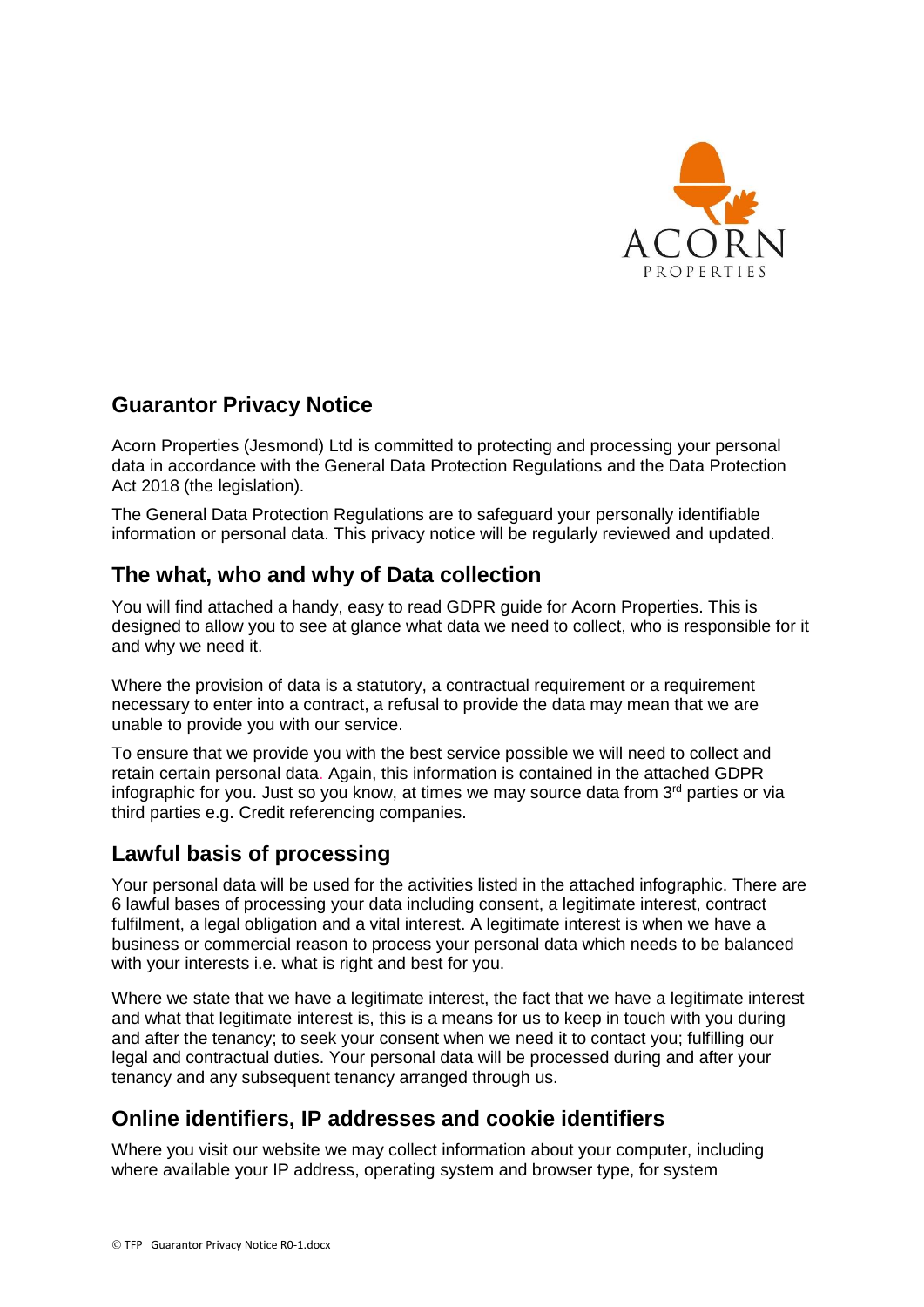administration and to report aggregate information to our advertisers. This is statistical data about our users' browsing actions and patterns.

We may obtain information by using a cookie file which is stored on the hard drive of your computer. Cookies contain information that is transferred to your computer's hard drive. They help us to improve our site and to deliver a better and more personalised service. They enable us:

- To estimate our audience size and usage pattern.
- To store information about your preferences, and so allow us to customise our site according to your individual interests.
- To speed up your searches.
- To recognise you when you return to our site.

You may refuse to accept cookies by activating the setting on your browser which allows you to refuse the setting of cookies. However, if you select this setting you may be unable to access certain parts of our site. Unless you have adjusted your browser setting so that it will refuse cookies, our system will issue cookies when you log on to our site. You can find more information about cookies at [www.allaboutcookies.org](http://www.allaboutcookies.org/)

This policy only applies to our site. If you leave our site via a link or otherwise, you will be subject to the privacy policy of that website provider. We have no control over that privacy policy or the terms of the website and you should check their privacy policy before continuing to access the site.

#### **Who will my data be shared with?**

It will be necessary for us to process or share all or some of your personal data with a range of individuals, businesses and organisations you will find the types of organisations and agencies on the attached GDPR infographic.

#### **How is my data stored?**

Your personal data is stored in the way described on the attached GDPR infographic and the data is always stored within the European Union or outside of the European Union but with an organisation operating under the General Data Protection Regulations.

#### **How long do you keep my data?**

We will retain some elements of your personal data for up to the time identified on the attached GDPR infographic after we cease to be your agent. What information can be anonymized will be when no longer required for either contractual fulfilment or a legitimate interest. If the lawful basis for processing your data was consent then you may withdraw consent at any time and we provide an opt out option on every marketing communication for this purpose.

#### **Your rights**

You have a right of access to check your personal data to verify the lawful basis of processing. We are obliged to respond to an access request within 30 days and may not charge a fee unless the request is unfounded, excessive or repetitive. If a fee is charged it is to be a reasonable fee based upon the administrative cost of providing the information.

You have a right to rectification if the data we hold is either inaccurate or incomplete. If your data has been disclosed to third parties then we must inform them of the rectification, where possible.